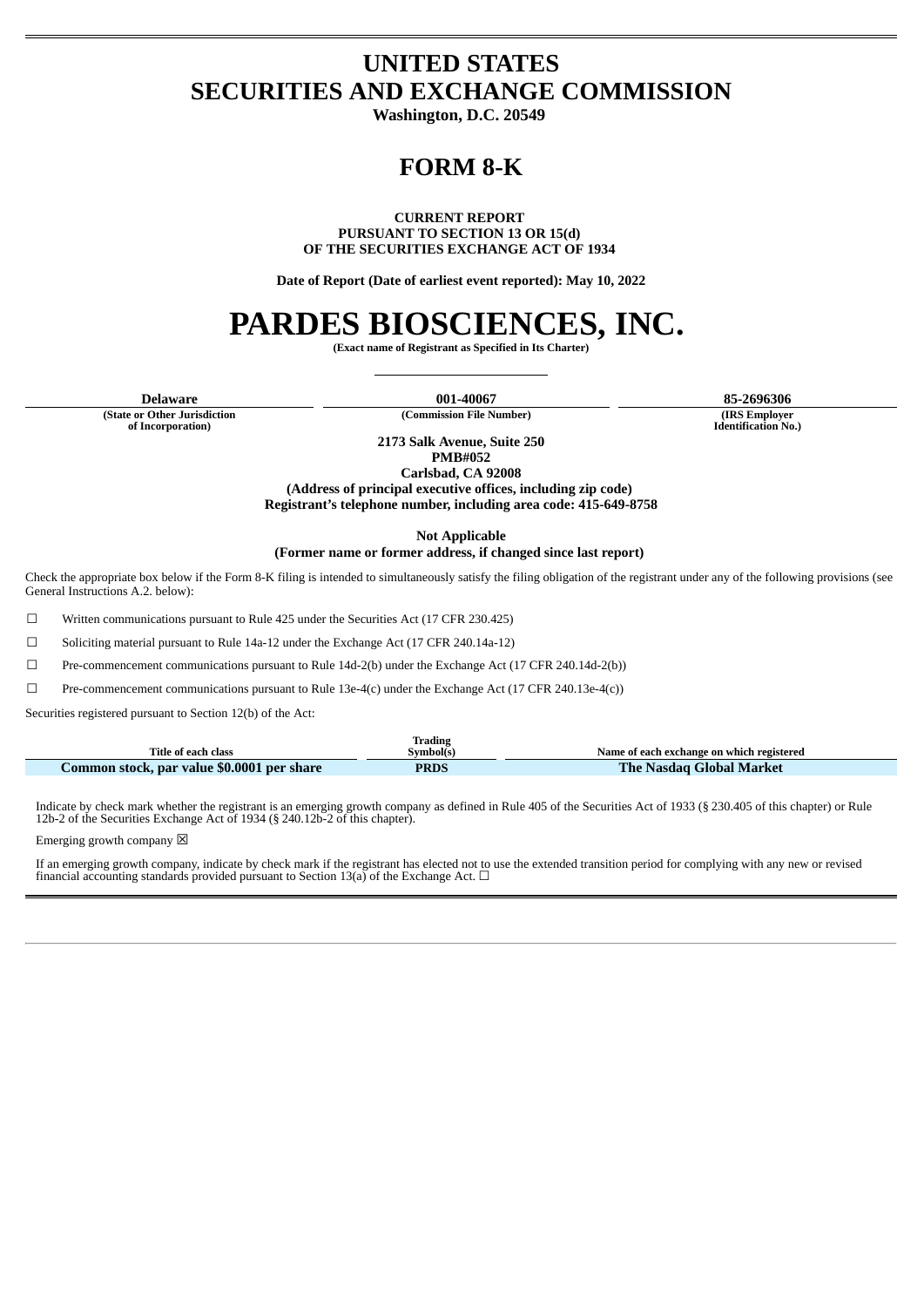#### **Item 2.02 Results of Operations and Financial Condition.**

On May 10, 2022, Pardes Biosciences, Inc. (the "Company") issued a press release announcing its financial results for the quarter ended March 31, 2022. A copy of the press release is attached as Exhibit 99.1 to this Current Report on Form 8-K.

The information in this Item 2.02, including Exhibit 99.1, is being furnished and shall not be deemed "filed" for the purposes of Section 18 of the Securities Exchange Act of 1934, as amended (the "Exchange Act"), or otherwise subject to the liabilities of that section, nor shall it be deemed incorporated by reference into any other filing under the Securities Act of 1933, as amended, or the Exchange Act, except as expressly set forth by specific reference in such a filing.

The Company announces material information to its investors using filings with the Securities and Exchange Commission and the Company's website at https://ir.pardesbio.com, as well as press releases, public conference calls, presentations and webcasts. Therefore, the Company encourages investors, the media and others interested in the Company to review the information it makes public in these locations, as such information could be deemed to be material information.

#### **Item 9.01 Financial Statements and Exhibits.**

#### (d) Exhibits

| <b>Exhibit No.</b> | <b>Description</b>                                                           |
|--------------------|------------------------------------------------------------------------------|
| 99.1               | Press Release by the Company dated May 10, 2022.                             |
| 104                | Cover Page Interactive Data File (embedded within the Inline XBRL document). |
|                    |                                                                              |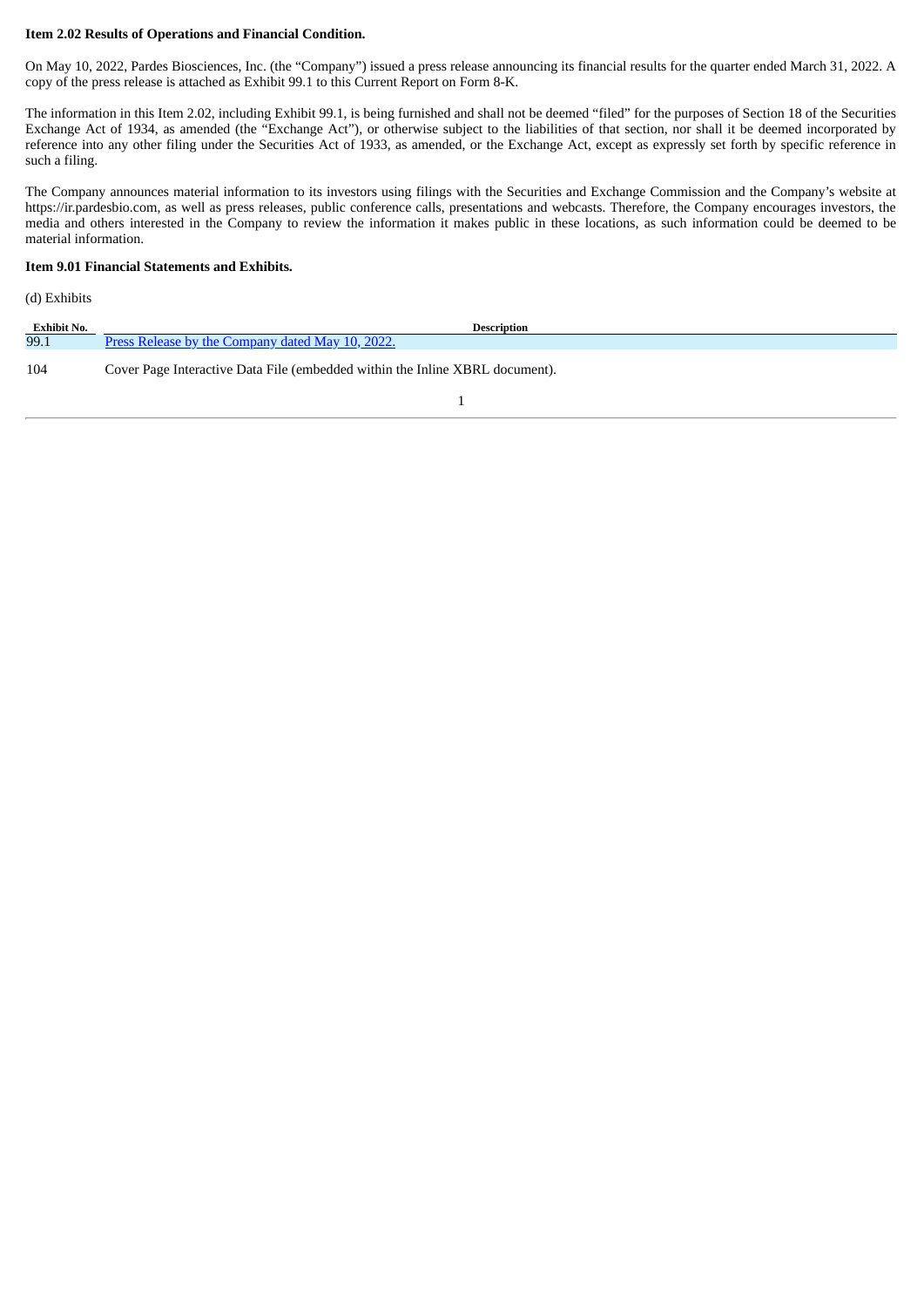#### **SIGNATURES**

Pursuant to the requirements of the Securities Exchange Act of 1934, as amended, the registrant has duly caused this report to be signed on its behalf by the undersigned thereunto duly authorized.

### **PARDES BIOSCIENCES, INC.**

| By:    | /s/ Thomas G. Wiggans                                       |
|--------|-------------------------------------------------------------|
| Name:  | Thomas G. Wiggans                                           |
| Title: | Chief Executive Officer and Chair of the Board of Directors |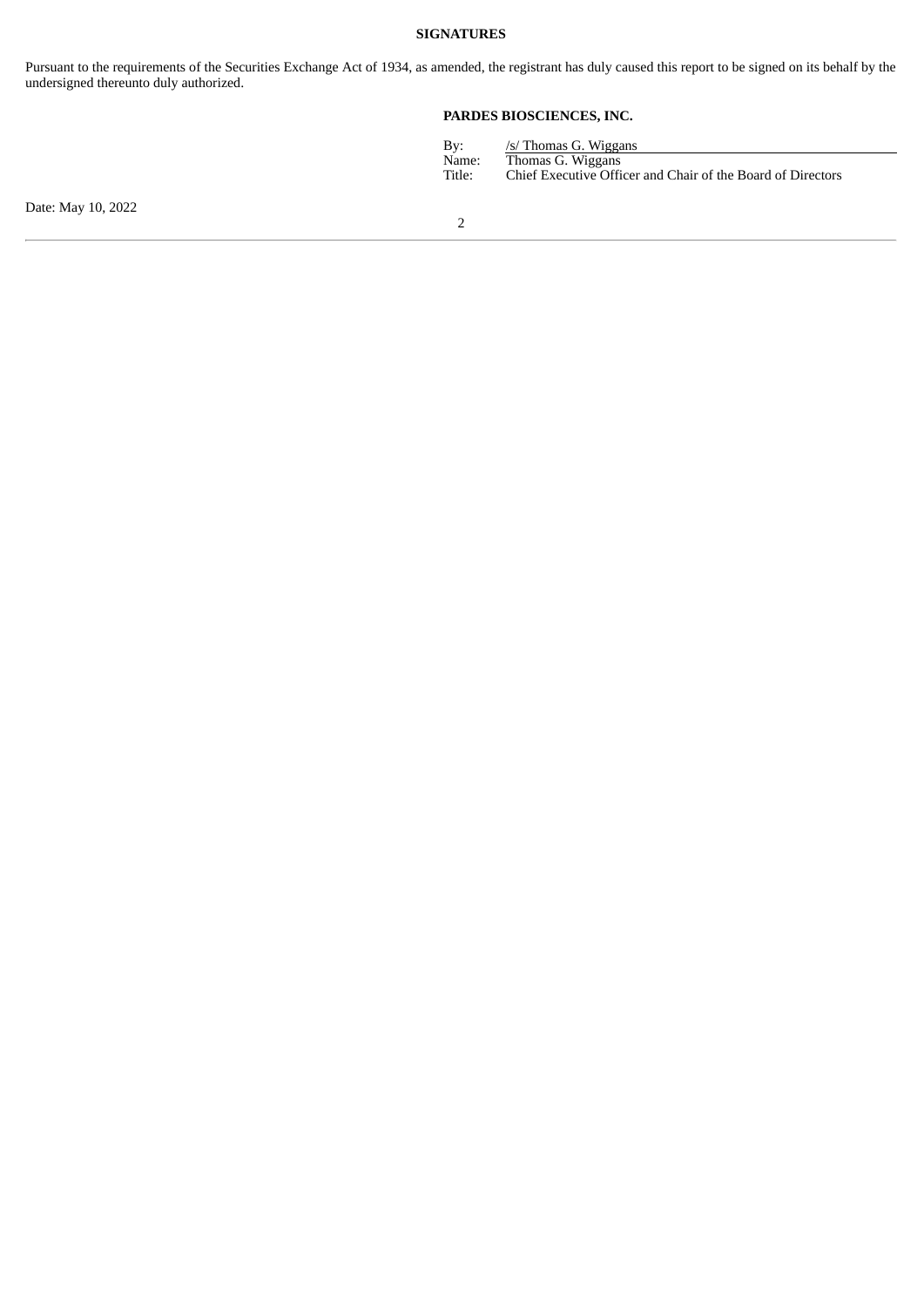

## **Pardes Biosciences Reports First Quarter 2022 Financial Results and Provides Business Update**

<span id="page-3-0"></span>**CARLSBAD, Calif. May 10, 2022 (GLOBE NEWSWIRE)** – Pardes Biosciences, Inc. (NASDAQ: PRDS), a clinical-stage biopharmaceutical company developing PBI-0451 as a potential stand-alone novel direct-acting, oral antiviral drug candidate for the treatment and prevention of SARS-CoV-2 infections and associated diseases (i.e., COVID-19), today reported financial results for the first quarter ended March 31, 2022 and provided a business update.

#### **Recent Corporate Highlights**

- **Announced FDA clearance of IND application for PBI-0451:** In January 2022, the United States Food and Drug Administration (FDA) cleared Pardes' Investigational New Drug (IND) application for PBI-0451.
- **Presented preclinical and clinical updates for PBI-0451 at multiple international scientific conferences**: In February 2022, Pardes presented data at the 29th Conference on Retroviruses and Opportunistic Infections (CROI) 2022. In March 2022, Pardes presented data at the 35<sup>th</sup> International Conference on Antiviral Research (ICAR) 2022.
- **Appointed Thomas G. Wiggans to CEO and Chairman of the Board:** In March 2022, Pardes appointed Thomas G. Wiggans to assume the role of Chief Executive Officer and Chair of the Board of Directors. Mr. Wiggans brings over 40 years of biopharmaceutical industry experience, including over 25 years in chief executive leadership roles.

#### **First Quarter 2022 Financial Results**

Pardes reported a net loss of \$21.4 million for the quarter ended March 31, 2022, as compared to a net loss of \$4.5 million for the quarter ended March 31, 2021. The net loss was driven by an increase in research and development expenses, as well as increased costs related to the infrastructure needed to support Pardes' growth and transition to operating as a public company.

Research and development expenses were \$13.2 million for the quarter ended March 31, 2022, compared to \$3.4 million for the quarter ended March 31, 2021, an increase of \$9.8 million. The increase was due to an increase in program costs related to advancing PBI-0451 into clinical studies, and increased personnel costs, including non-cash stock-based compensation, recruiting fees and overhead expenses.

General and administrative expenses were \$8.2 million for the quarter ended March 31, 2022, compared to \$1.1 million for the quarter ended March 31, 2021, an increase of \$7.1 million. The increase was due to increased personnel costs, including non-cash stock-based compensation, increased costs associated with being a public company, including directors and officers insurance and audit fees, and increased professional fees related to legal, pre-commercial planning, consulting and recruiting services.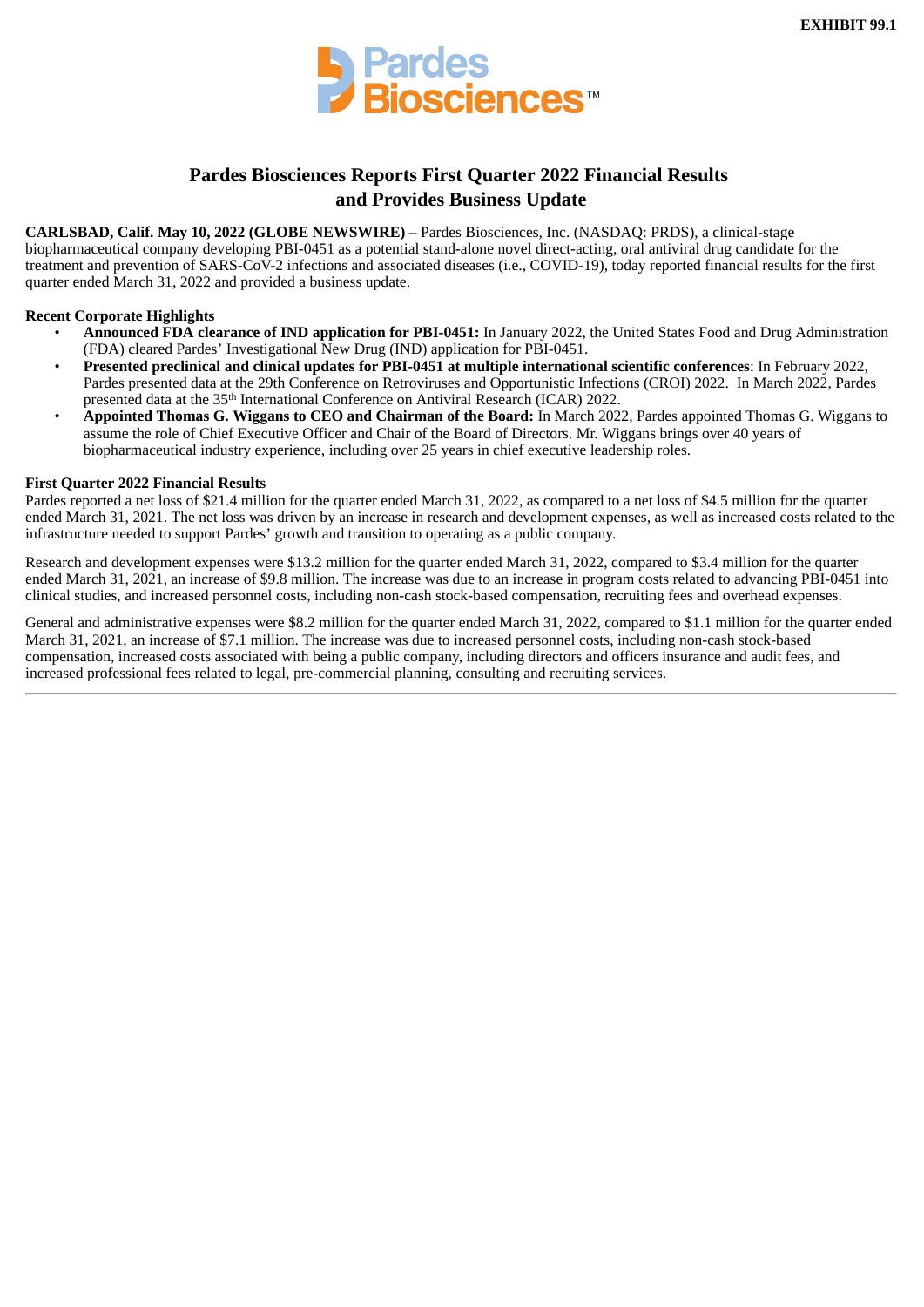Pardes' cash and cash equivalents as of March 31, 2022 were \$247.9 million compared to \$268.7 million as of December 31, 2021. The company expects that the cash and cash equivalents it had on hand as of March 31, 2022 will be sufficient to fund operating expenses and capital expenditures into the second half of 2023.

#### **About Pardes Biosciences, Inc.**

Pardes Biosciences is a clinical-stage biopharmaceutical company created to help solve pandemic-sized problems, starting with COVID-19. We are applying modern reversible-covalent chemistry as a starting point to discover and develop novel oral drug candidates. For more information, please visit www.pardesbio.com.

#### **About PBI-0451**

PBI-0451 is an orally administered direct-acting antiviral (DAA) that inhibits the coronavirus (CoV) main protease (Mpro), including SARS-CoV-2that causes COVID-19. Inhibition of Mpro prevents the liberation and assembly of the viral replication complex within infected cells that is required to produce more viral RNA and virions. Safety and pharmacokinetic (PK) data from the first-in-human study (Study PBI-0451-0001, NCT 05011812) support that PBI-0451, administered twice daily (BID) as a stand-alone agent, has the potential to yield substantial antiviral activity against SARS-CoV-2 clinically. This is supported by favorable tolerability and safety data from oral administration of PBI-0451.

#### **Availability of Other Information about Pardes Biosciences**

Pardes Biosciences intends to use the Investors page of its website (https://ir.pardesbio.com) as a means of disclosing material non-public information and for complying with its disclosure obligations under Regulation FD. Accordingly, investors should monitor Pardes Biosciences' Investors website, in addition to following Pardes' press releases, Securities and Exchange Commission (SEC) filings, public conference calls, presentations and webcasts.

#### **Forward Looking Statement**

This press release contains statements that relate to future events and expectations and, as such, constitute forward-looking statements within the meaning of the Private Securities Litigation Reform Act of 1995. When or if used in this press release, the words "anticipate," "believe," "could," "estimate," "expect," "intend," "may," "outlook," "plan," "predict," "should," "will," and similar expressions and their variants, as they relate to Pardes, may identify forward-looking statements. All statements that reflect Pardes' expectations, assumptions or projections about the future, other than statements of historical fact, are forward-looking statements, including, without limitation, statements regarding the company's future financial or business performance, conditions, plans, prospects, trends or strategies and other financial and business matters, including expectations that its current cash and cash equivalents on hand as of March 31, 2022 will be sufficient to fund operating expenses and capital expenditures into the second half of 2023; the company's current and prospective product candidates; and the planned timing and conduct of the company's clinical trial programs for its product candidates. Forward-looking statements reflect Pardes' current beliefs, expectations, and assumptions regarding the future of its business, its future plans and strategies, its development plans, its preclinical and clinical results, future conditions and other factors Pardes believes are appropriate in the circumstances. Although Pardes believes the expectations and assumptions reflected in such forward-looking statements are reasonable, Pardes can give no assurance that they will prove to be correct. Forward-looking statements are not guarantees of future performance and are subject to risks, uncertainties and changes in circumstances that are difficult to predict, which could cause Pardes' actual activities and results to differ materially from those expressed in any forward-looking statement. Such risks and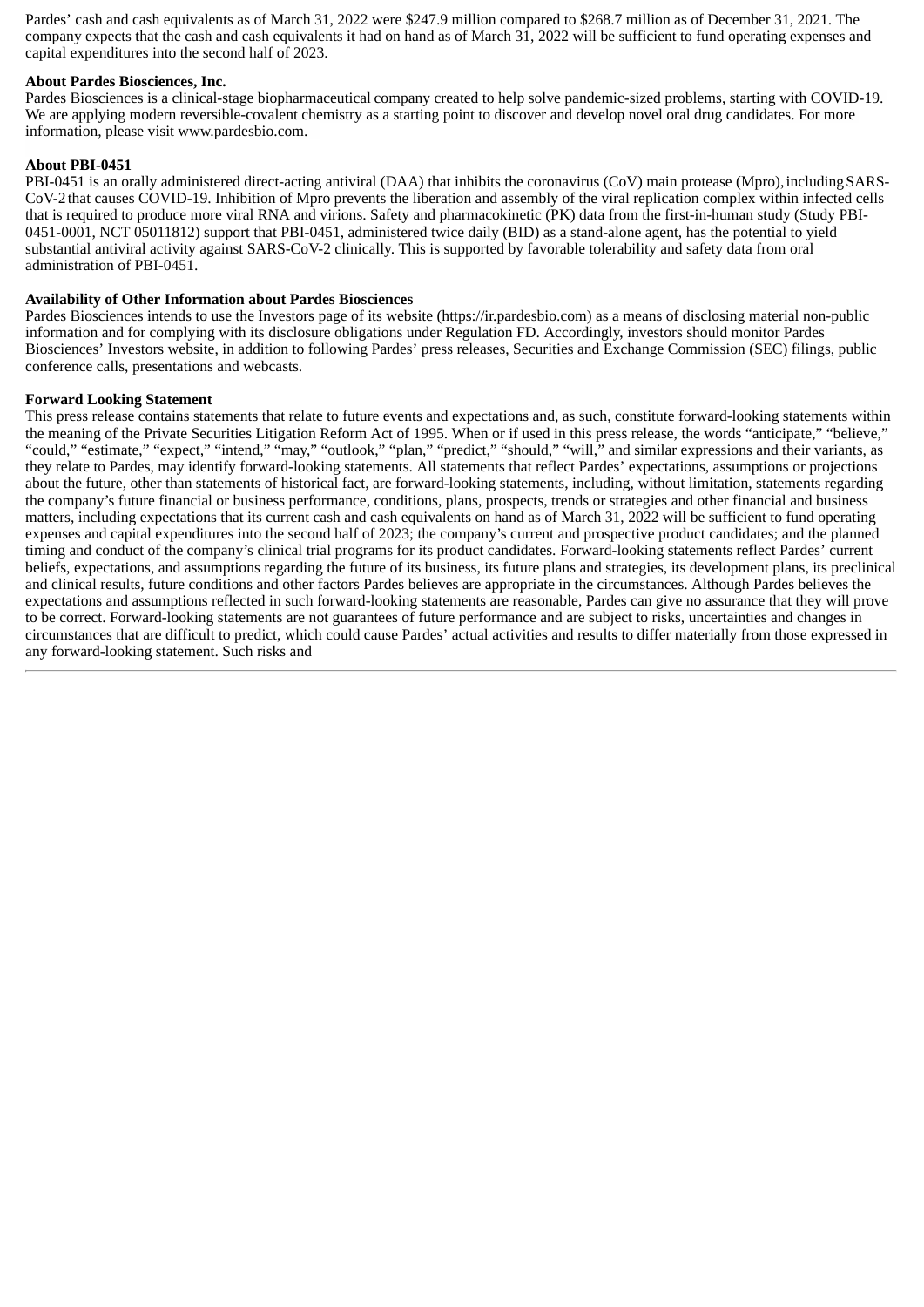uncertainties include, but are not limited to: (i) risks and uncertainties related to Pardes' ability to advance, obtain regulatory approval of and ultimately commercialize its product candidates; (ii) the timing and results of preclinical studies and clinical trials; (iii) Pardes' ability to maintain financial resources necessary to continue its clinical trials, fund development goals and fund business operations; (iv) the impact of the COVID-19 pandemic on Pardes' business, clinical trials, financial condition, liquidity and results of operations; (v) Pardes' ability to protect its intellectual property and (vi) other risks and uncertainties described under the heading "Risk Factors" in Pardes' Annual Report on Form 10-K for the year ended December 31, 2021, Quarterly Report on Form 10-Q to be filed for the quarter ended March 31, 2022, and other SEC filings. Accordingly, readers are cautioned not to place undue reliance on these forward-looking statements. The statements in this press release speak only as of the date of this press release, even if subsequently made available by Pardes on its website or otherwise. Pardes disclaims any intention or obligation to update publicly any forward-looking statements, whether in response to new information, future events, or otherwise, except as required by applicable law.

**Investor Contacts**:

Patrick O'Brien pobrien@pardesbio.com

Stephen Jasper Gilmartin Group (858) 525-2047 stephen@gilmartinir.com